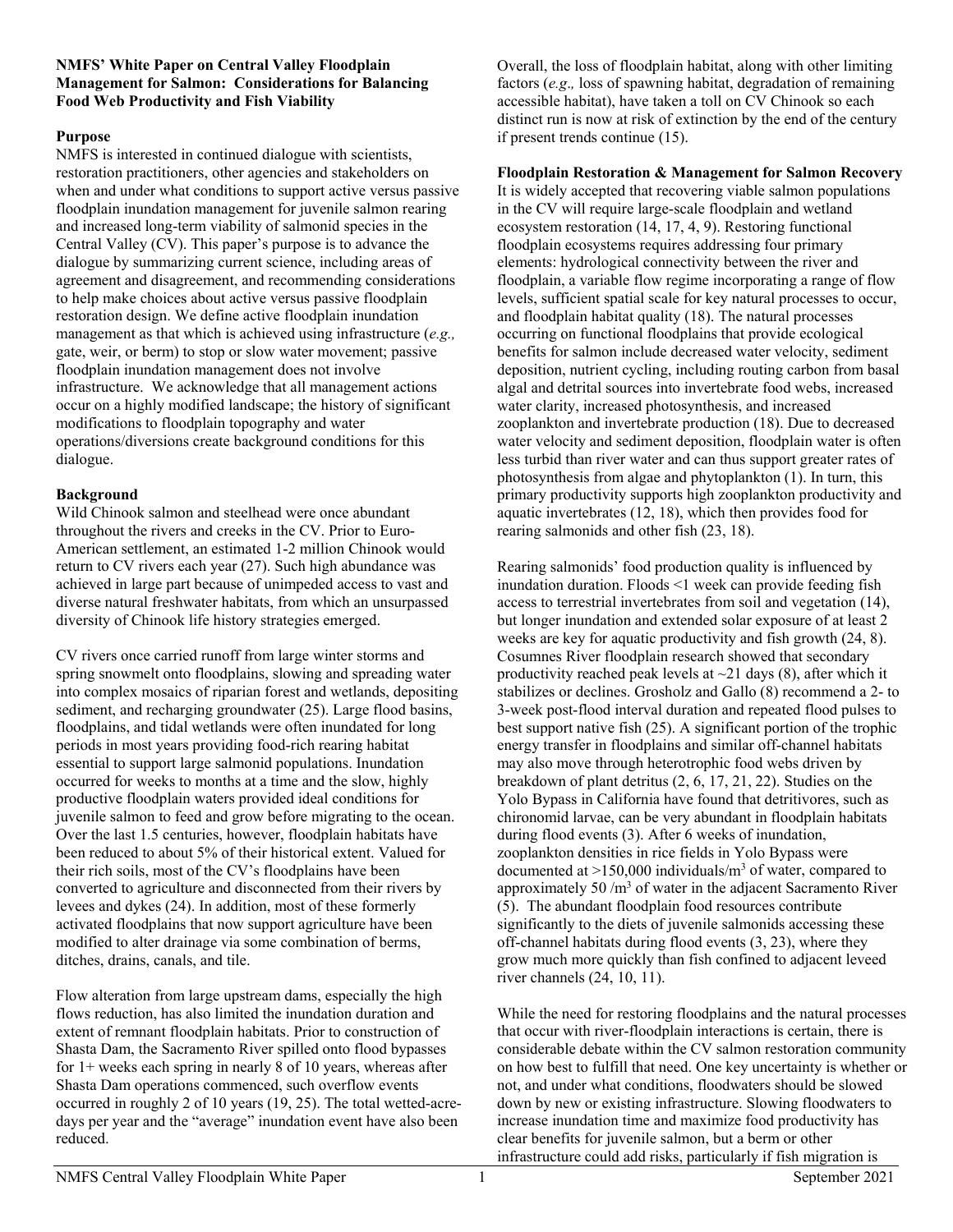blocked or impeded (see bullets below). Both Fremont Landing and Bullock Bend floodplains were restored passively (no infrastructure) with reconnection designs that allow fish to enter and exit inundated habitat volitionally. There is broad support for continuing to develop and design those project types along the river.

A key consideration in any floodplain restoration habitat design is predicting the frequency and duration of water inundation. This can drive designed elevations of constructed habitat benches, sloughs, etc. Habitat design can also be integrated with water management decisions regarding reservoir operations. Water operators may create or extend natural pulses of water designed to allow fish to access these critical rearing habitats at key times, durations and locations (*e.g*., there are extensive discussions regarding spring pulse flows in the San Joaquin and Sacramento rivers to assist juvenile salmonid rearing and outmigration).

#### **Active Management of Floodplain Access and Inundation Duration with Gates, Berms, and Weirs**

The "slow it down, spread it out, warm it up" approach for floodplain restoration includes active management with a downstream gate, weir, or berm in order to control water to maximize food web productivity, as demonstrated by the Knaggs Ranch experiments that examined plankton production and juvenile salmon growth on flooded rice fields (13). In that study, the mean growth rate of free-swimming hatchery planted fish  $(0.70 \pm 0.01$  mm/d) fell in between those recorded during natural flooding events on the Yolo Bypass in 1998 (0.80+/-0.06 mm/d) and 1999 (0.55+/-0.06 mm/d). Note: because the 1998 and 1999 studies relied on recapture of individuals downriver in the San Francisco Estuary at Chipps Island, the relative contribution to growth from floodplain and estuarine habitats is not known (24; 13). In at least one way, the active management approach likely mimics historical conditions in that floodwaters moved slower across the floodplain than they currently move through the flood bypasses. Existing bypasses have been designed and altered from their historical natural state to rapidly convey and drain water off land.

Despite this altered state, natural river-floodplain processes occur, plankton and invertebrate production increases, and juvenile salmon growth is enhanced when floodwaters overtop Fremont Weir allowing fish to access Yolo Bypass (24). Sommer et al. (24) showed that juvenile salmon released into the Yolo Bypass had significantly higher growth rates ( $F = 20.67$ ,  $p = 0.0007$ ) and attained significantly larger mean lengths ( $F = 14.34$ ,  $p = 0.0006$ ) than the Sacramento River release groups. This study indicates that under large, long-duration activation events, fish benefit without further controlling water with a weir or berm once they are on the bypass.

While juvenile salmon growth may increase by using downstream infrastructure to slow down water on floodplains, there are other potentially negative viability effects to consider, including increased risk of:

- Juvenile and adult stranding;
- Predation at structures;
- Disease susceptibility if spring air temperatures cause water temperatures to become too warm; and
- Unnatural emigration patterns leading to reduced life history diversity.

Potentially blocking or impeding juveniles from moving downstream with active floodplain management could reduce the temporal and spatial distribution of multiple populations, potentially decreasing the window of when juveniles enter the ocean. Homogenizing outmigration timing overall, and inhibiting separate cohorts of fish to vary independently with respect to juvenile rearing and outmigration weakens the portfolio effect, thereby reducing the likelihood for at least some juveniles to take advantage of ocean conditions when they are favorable (9). Conversely, if flow-through designs are effective in facilitating volitional passage, longer fish occupancy in a portfolio of offchannel habitats across the CV could be a primary driver of expanding the diversity of outmigration timing.

# **Recommended Considerations**

Given the diversity of approaches and situations, NMFS proposes the following considerations to guide conversations and decisions related to CV floodplain restoration projects:

- 1. NMFS prefers passively managed floodplain restoration projects that allow volitional passage, are designed and linked to active water operations, and are based on the best available floodplain restoration science.
- 2. Designs should optimize inundation at a range of flow conditions that correlate to juvenile emigration timing.
- 3. Designs should avoid or minimize the potential for reduced adult fish passage, juvenile isolation and predation.
- 4.Innovative approaches that optimize infrastructure should be considered, particularly where landowners require ongoing seasonal agricultural operations to support restoration.
- 5. For active management proposals, effects need to be carefully evaluated and minimized through design considerations and monitoring (*e.g*., stranding potential).
- 6.Effectiveness monitoring for floodplain restoration projects is especially important, allowing for adaptive management, should significant positive or negative effects occur.
- 7. An adaptive management program should be established that accomplishes the following: a) collectively defines floodplain habitat with specific measurable criteria, b) evaluates individual projects in a system-wide context, c) incorporates scientific peer review, d) links management actions and monitoring results to life cycle models and other decision support tools so the full potential benefits and risks of large-scale floodplain restoration can be modeled, e) prioritizes integrated studies to address key uncertainties, and f) identifies and implements adaptive management actions in response to program results.

## **Summary**

Maximizing benefits to salmon viability that will come from restoring access to floodplains requires careful consideration to identify and minimize unintended risks. Research has demonstrated that juvenile salmon grow well in floodplain habitats (13) and outpace growth of salmon that stay in the Sacramento River, particularly in years with lengthy floodplain inundation periods (7). However, a restoration approach that adds water control infrastructure, or relies more heavily on it, introduces potential risks to fish. NMFS looks forward to working with our partners to collectively examine the benefits and risks of floodplain management approaches and site-specific project designs to restore salmon rearing habitat at a landscape scale.